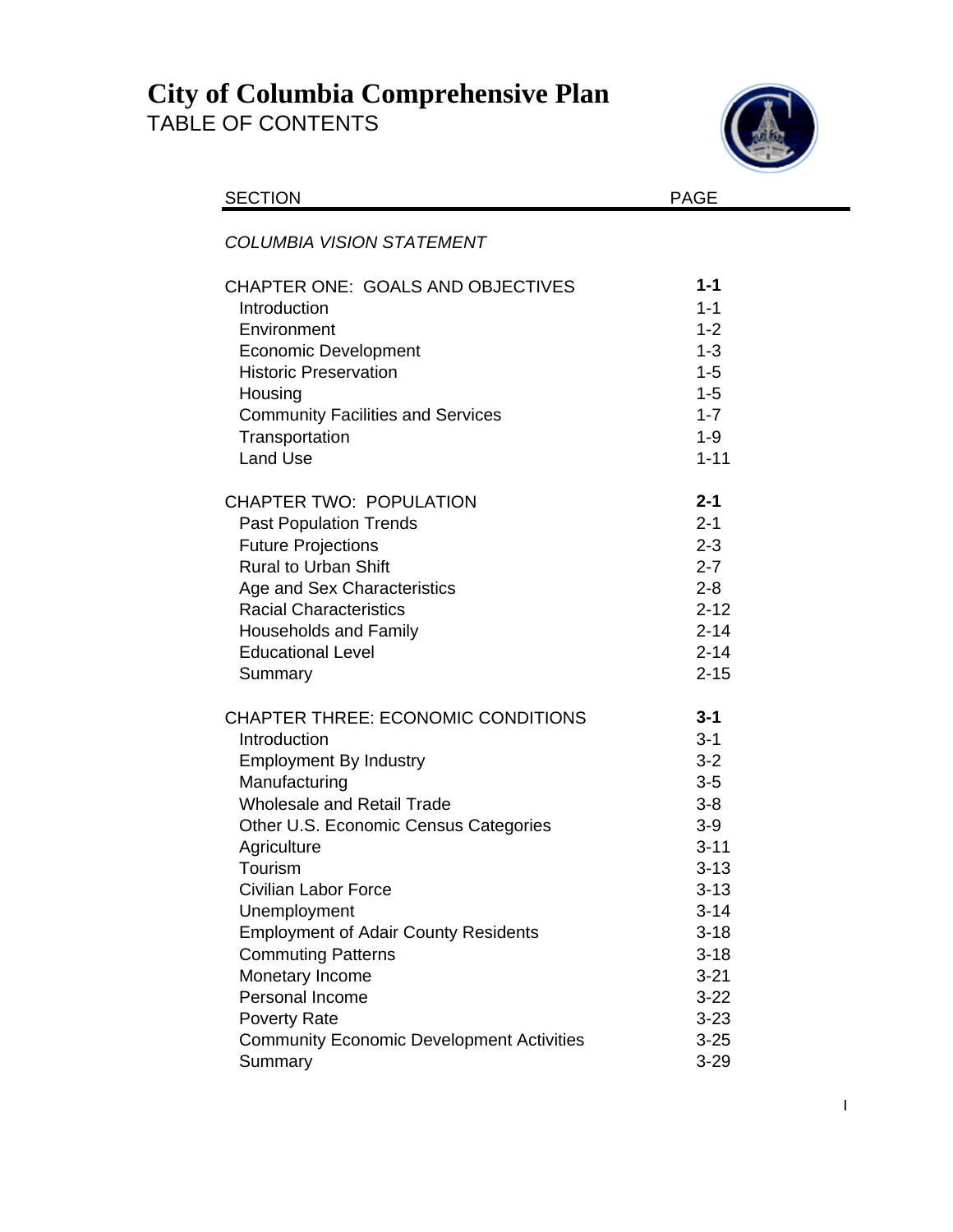## **City of Columbia Comprehensive Plan**

TABLE OF CONTENTS CONTINUED



| <b>SECTION</b>                              | <b>PAGE</b> |              |
|---------------------------------------------|-------------|--------------|
| <b>CHAPTER FOUR: ENVIRONMENT</b>            | 4-1         |              |
| Location                                    | $4 - 1$     |              |
| Climate                                     | $4 - 2$     |              |
| <b>Air Quality</b>                          | $4 - 2$     |              |
| <b>Noise</b>                                | $4 - 4$     |              |
| Physiography & Geology                      | $4 - 4$     |              |
| Soils                                       | $4 - 7$     |              |
| <b>Hydric Soils</b>                         | $4 - 13$    |              |
| <b>Prime Farmland Soils</b>                 | $4 - 13$    |              |
| <b>Steep Slopes</b>                         | $4 - 15$    |              |
| Floodplains                                 | $4 - 18$    |              |
| <b>Endangered Species</b>                   | $4 - 18$    |              |
| Summary                                     | $4 - 20$    |              |
| <b>CHAPTER FIVE: HOUSING &amp; HISTORIC</b> | $5 - 1$     |              |
| Introduction                                | $5 - 1$     |              |
| <b>Housing Tenure</b>                       | $5-3$       |              |
| <b>Housing Characteristics</b>              | $5-5$       |              |
| <b>Housing Conditions</b>                   | $5-6$       |              |
| <b>Current Housing Trends</b>               | $5 - 8$     |              |
| <b>Future Housing Needs</b>                 | $5-9$       |              |
| <b>Publicly Assisted Housing</b>            | $5 - 10$    |              |
| <b>Historic Resources</b>                   | $5 - 13$    |              |
| <b>Archeological and Natural Resources</b>  | $5 - 16$    |              |
| <b>Historic Preservation</b>                | $5 - 16$    |              |
| <b>Historic Resource Management</b>         | $5 - 17$    |              |
| Renaissance Kentucky Program                | $5 - 20$    |              |
| <b>CHAPTER SIX: COMMUNITY FACILITIES</b>    | $6 - 1$     |              |
| Introduction                                | $6 - 1$     |              |
| Education                                   | $6 - 2$     |              |
| <b>Lindsey Wilson College</b>               | $6 - 7$     |              |
| Area Colleges and Universities              | $6 - 8$     |              |
| Public Library Service in Adair County      | $6 - 10$    |              |
| Recreation                                  | $6 - 10$    |              |
| <b>Public Safety</b>                        | $6 - 15$    |              |
| <b>Police Protection</b>                    | $6 - 15$    |              |
| <b>Fire Protection</b>                      | $6 - 17$    |              |
| <b>Adair County EMS</b>                     | $6 - 19$    |              |
| Columbia-Adair County Rescue Squad          | $6 - 20$    | $\mathbf{H}$ |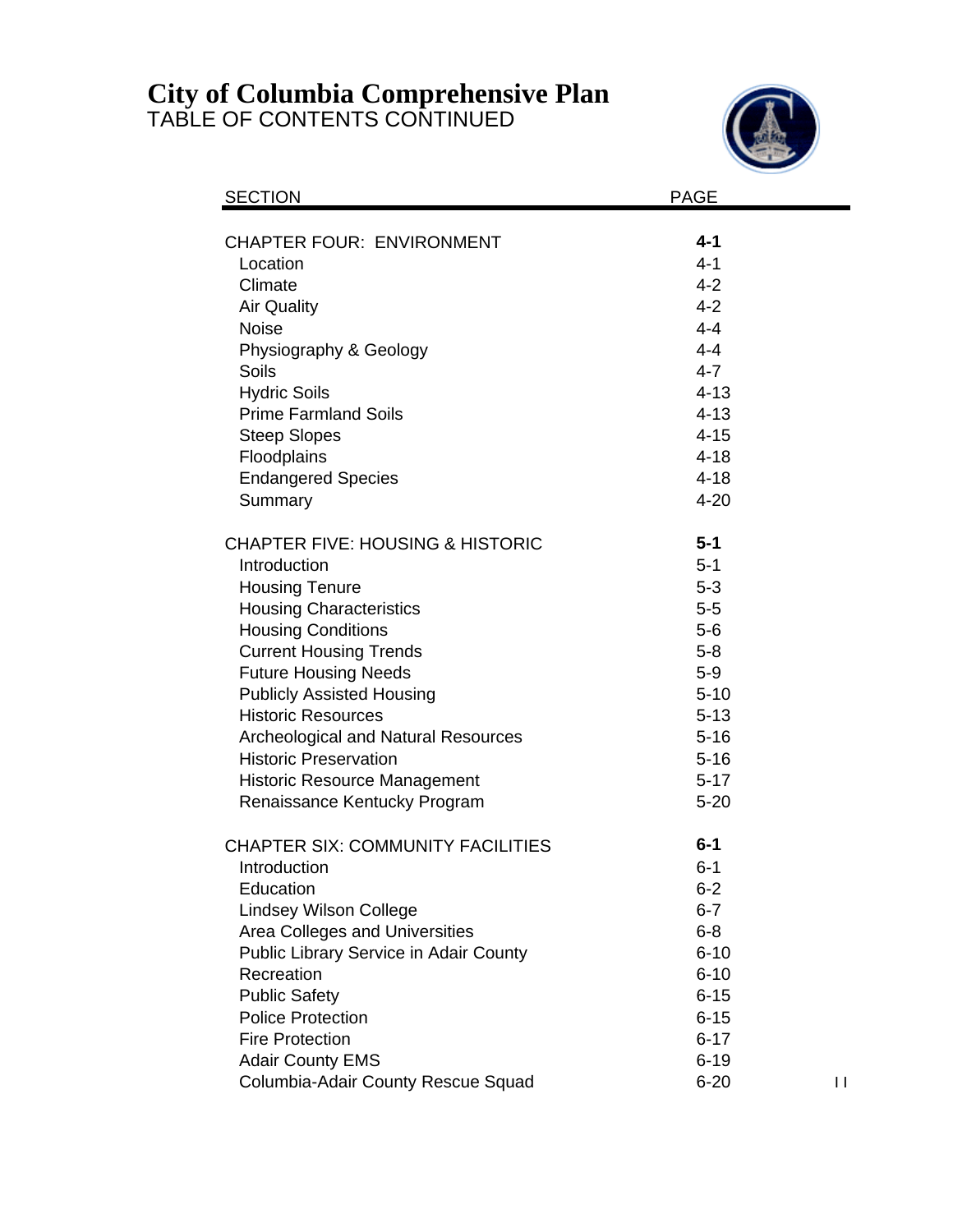## **City of Columbia Comprehensive Plan**

TABLE OF CONTENTS CONTINUED



| <b>SECTION</b>                                | <b>PAGE</b> |
|-----------------------------------------------|-------------|
| <b>Office of Emergency Management</b>         | $6 - 20$    |
| <b>Health Facilities</b>                      | $6 - 22$    |
| <b>Utilities</b>                              | $6 - 27$    |
| <b>Water Services</b>                         | $6 - 27$    |
| <b>Sewer Services</b>                         | $6 - 30$    |
| <b>Gas Services</b>                           | $6 - 31$    |
| <b>Street Maintenance Department</b>          | $6 - 36$    |
| Solid Waste Management                        | 6-38        |
| <b>Public Buildings</b>                       | $6 - 40$    |
| <b>CHAPTER SEVEN: TRANSPORTATION</b>          | $7 - 1$     |
| Introduction                                  | $7 - 1$     |
| <b>Adair County Roadways</b>                  | $7 - 1$     |
| <b>Trucking Classifications</b>               | $7 - 1$     |
| <b>Functional Classification System</b>       | $7 - 2$     |
| <b>Traffic Volume</b>                         | $7 - 7$     |
| <b>Traffic Analysis</b>                       | $7 - 8$     |
| <b>Major Transportation Issues</b>            | $7 - 12$    |
| <b>Planned Road Improvements</b>              | $7 - 13$    |
| <b>Additional Locally Identified Projects</b> | $7 - 16$    |
| Road Maintenance                              | $7 - 17$    |
| <b>Access Management</b>                      | $7 - 17$    |
| <b>Public Transportation</b>                  | $7 - 18$    |
| <b>Railroad Transportation</b>                | $7 - 19$    |
| Air Transportation                            | $7 - 19$    |
| <b>Bikeway and Pedestrian Transportation</b>  | $7 - 20$    |
| <b>Water Transportation</b>                   | $7 - 30$    |
| Summary                                       | $7 - 24$    |
| <b>CHAPTER EIGHT: LAND USE</b>                | $8 - 1$     |
| Introduction                                  | 8-1         |
| <b>Land Use Categories</b>                    | $8 - 2$     |
| <b>Future Land Use Introduction</b>           | $8 - 8$     |
| <b>Basic Assumptions</b>                      | $8 - 10$    |
| Columbia Planning Area Future Land Use        | $8 - 11$    |
| <b>Future Land Use Objectives</b>             | $8 - 12$    |
| <b>Location Principles and Policies</b>       | $8 - 13$    |
| <b>CHAPTER NINE: IMPLEMENTATION</b>           | $9 - 1$     |
| Introduction                                  | $9 - 1$     |
| Local Leadership                              | $9 - 1$     |
| <b>Subdivision Regulations</b>                | $9 - 2$     |

9-2 I I I